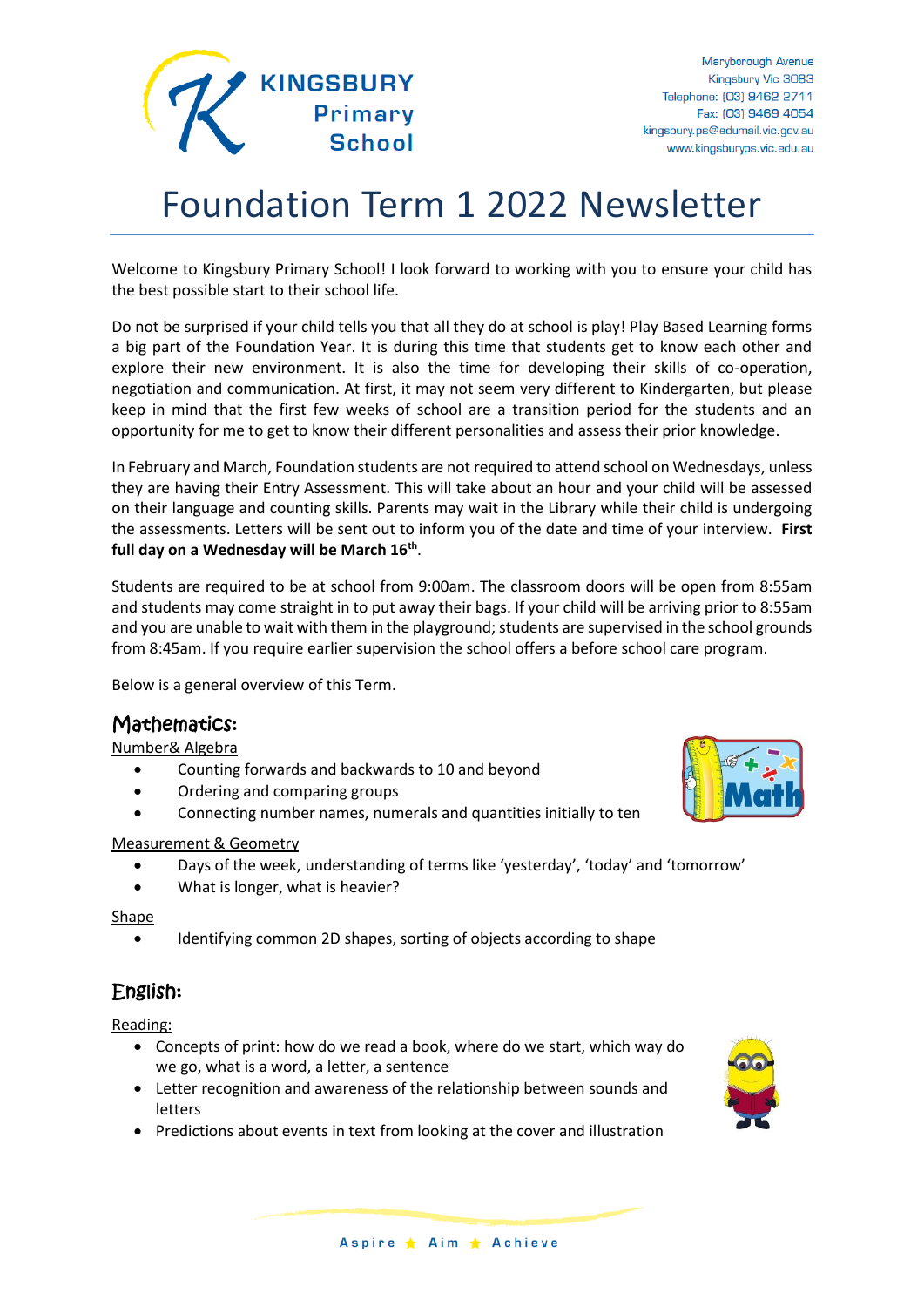#### Writing:



- Writing their own name
- Upper and lower case letter formation
- Copying modelled writing
	- Copying/Writing simple sentences with a beginning focus on capital letters and full stops

#### Speaking and Listening:

Students will develop their speaking skills by actively participating in 'Play- Based Learning'. There will be a focus on speaking using complete sentences and correct tenses. They will participate in activities like 'Show and Tell',' Listen and Draw' or 'Weekend Share'.

### Berry Street Education Model

This term, our unit of work is about 'Learning to Learn' including *What happens at school? How can I be a good friend? What is a rule?* Students will be learning terms and participating in activities such as relaxation/mindfulness, community circles, brain breaks, belly breathing and distinguishing between good/poor choices. There will also be a strong focus on our School Values; Respect, Teamwork and Collaboration, Safety, Learning, Friendship.



# Inquiry Learning: We Are the Same, We Are Different

Students will understand that we come from different cultures and different countries but that there are ways that we are similar. They will gain a better understanding of their own family culture and background as well as gaining insight of First Nations People (Aboriginal and Torres Strait Islander people).

# Junior School Home Learning Program

*Some of the ways you can help your child at home are:*

- Daily Home Reading (more information on this will be sent home later).
- Help your child to recognise and practise writing their name.
- Help your children to become more independent. This might involve teaching them how to put on and take off their jumper or pack their bags. **Most importantly they must be able to take care of their own personal hygiene especially when it comes to toileting.**

# Indonesian Language Classes with Ms Jap

The Indonesian language program is aimed at teaching basic communicative language skills and Indonesian culture.

Students will learn to say greetings, objects, colours, and numbers throughout the year. Students will develop their language skills and understand Indonesian culture through a variety of activities such as language games, listening to stories, word games and sing songs.